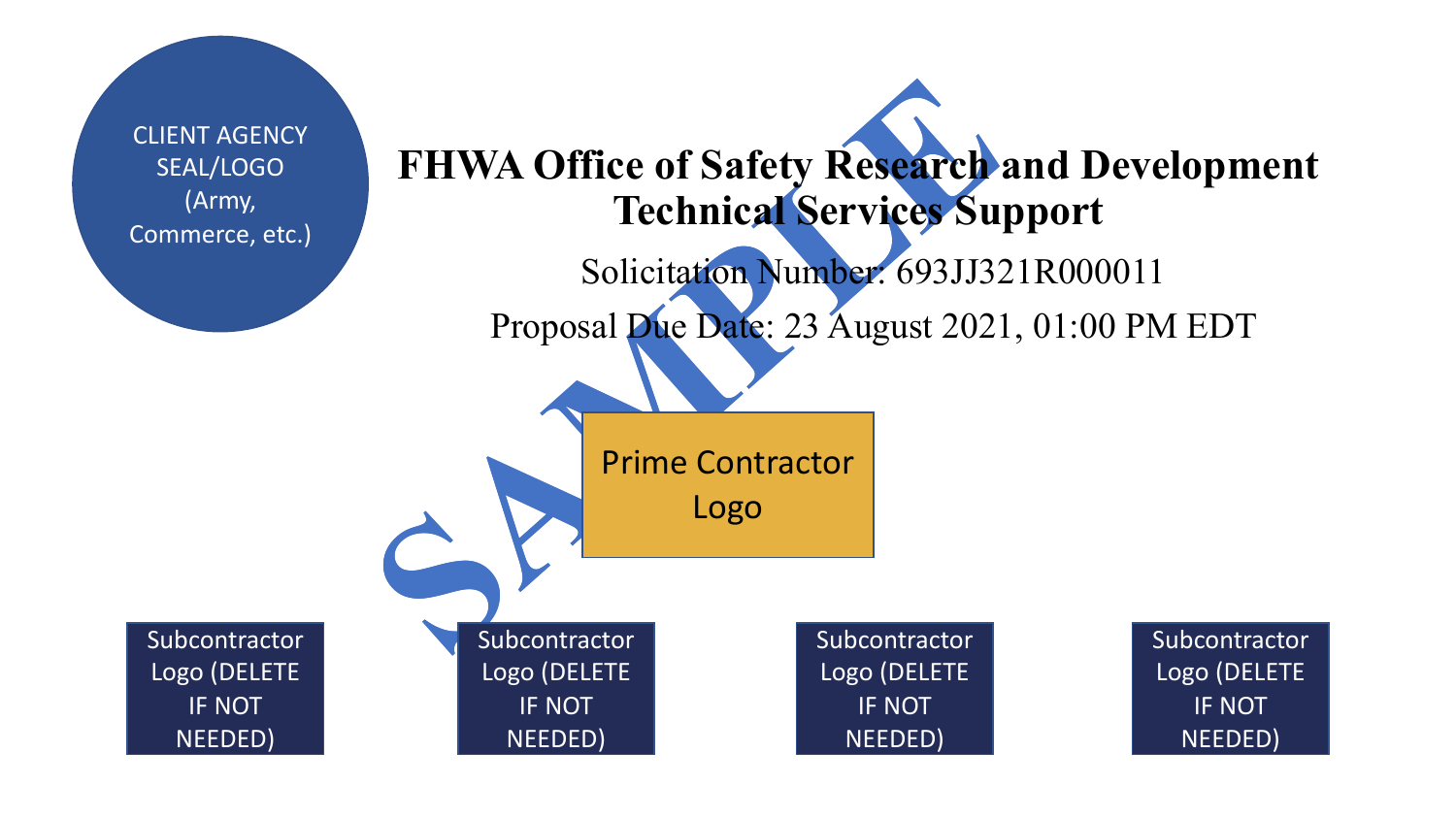### **Kickoff Agenda**

- Opportunity Overview (PrM NAME HERE)
- Introductions
- **SEARCH CONTROLLERS**<br>
SAMPLE THE CONTROLLERS<br>
SAMPLE THE CONTROLLERS CITY!<br>
SAMPLE THE CONTROLLERS<br>
THE CONTROLLERS<br>
THE CONTROLLERS<br>
THE CONTROLLERS<br>
THE CONTROLLERS<br>
THE CONTROLLERS<br>
THE CONTROLLERS<br>
THE CONTROLLERS<br>
THE • Opening Remarks – Warriors Cry! (Client Sponsor NAME HERE)
- Capture Intelligence (Client Sponsor NAME HERE)
- Proposal Plan (PrM NAME HERE)
	- o PWS Requirements
	- **Evaluation Criteria**
	- Proposal Schedule (PrC NAME HERE)
	- Writing Assignments (PrC NAME HERE)
	- o Proposal Process with PropopsalHelper (PrM NAME HERE)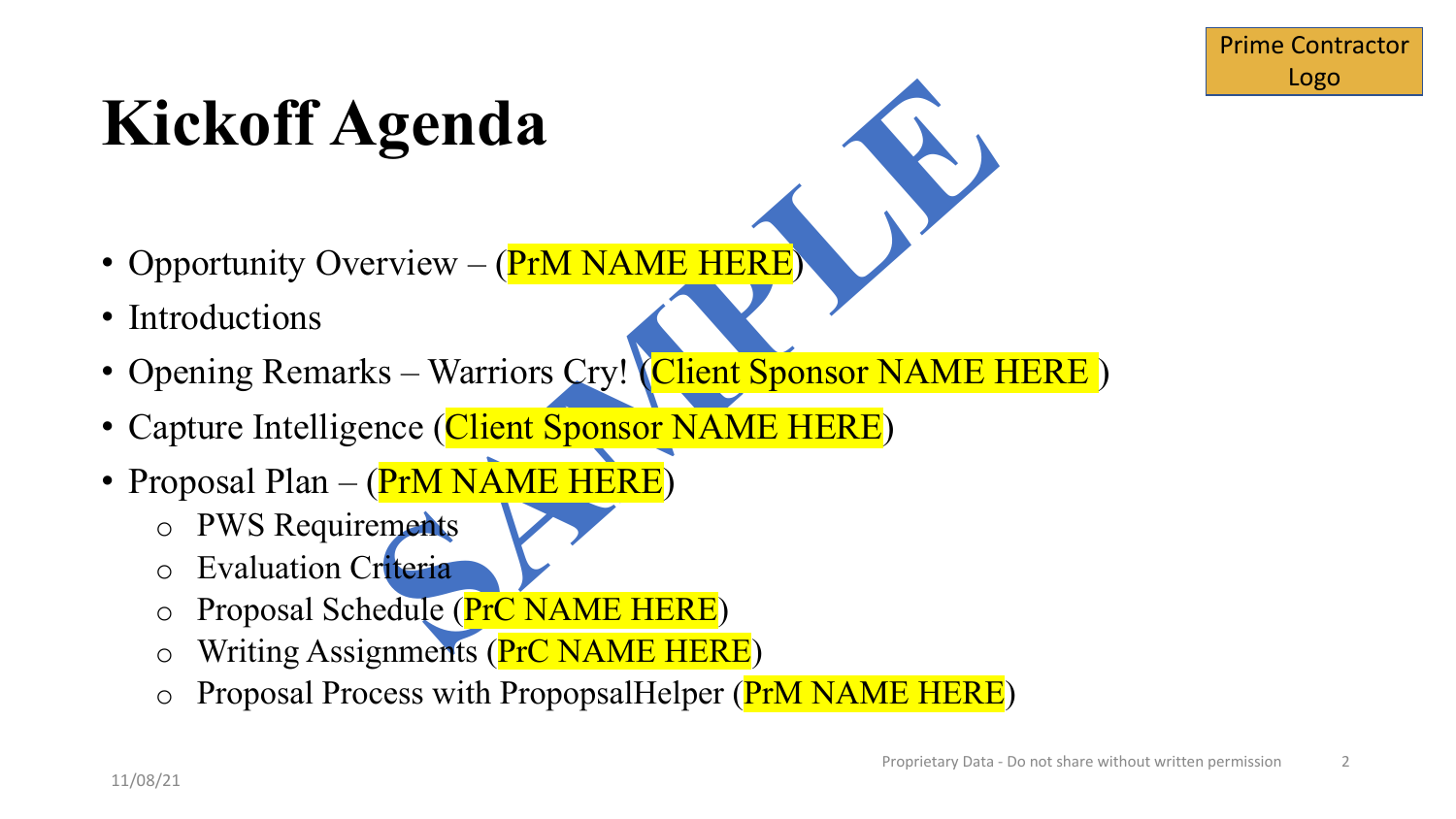## **Opportunity Overview**



|                                  | Logo                                                                                                      |  |  |  |
|----------------------------------|-----------------------------------------------------------------------------------------------------------|--|--|--|
| <b>Opportunity Overview</b>      |                                                                                                           |  |  |  |
| Sol # and Title:                 | 693JJ321R000011 – FHWA Office of Safety Research and Development Technical<br><b>Services Support</b>     |  |  |  |
| <b>Parent Agency:</b>            | Department of Transportation                                                                              |  |  |  |
| <b>End User:</b>                 | Federal Highway Administration                                                                            |  |  |  |
| <b>Set Aside Category:</b>       | N/A                                                                                                       |  |  |  |
| <b>Contract Type:</b>            | ID/IQ Contract With the Ability to Issue CPFF and/or FFP Task Orders Resulting From this<br>Solicitation. |  |  |  |
| <b>Applicable NAICS/Size:</b>    | 541990 - All Other Professional, Scientific, and Technical Services                                       |  |  |  |
| <b>Period of Performance:</b>    | 60 Months from the Date of Award                                                                          |  |  |  |
| <b>Place(s) of Performance</b>   | Washington, DC 20590<br><b>USA</b>                                                                        |  |  |  |
| <b>New/Recompete:</b>            | Recompete                                                                                                 |  |  |  |
| Incumbent:                       | <b>Four Incumbent Contracts</b>                                                                           |  |  |  |
| <b>Opportunity Value (Est.):</b> | Minimum of \$50,000. The Maximum Amount of All Task Orders Issued Ceiling of<br>\$33,000,000.             |  |  |  |
|                                  |                                                                                                           |  |  |  |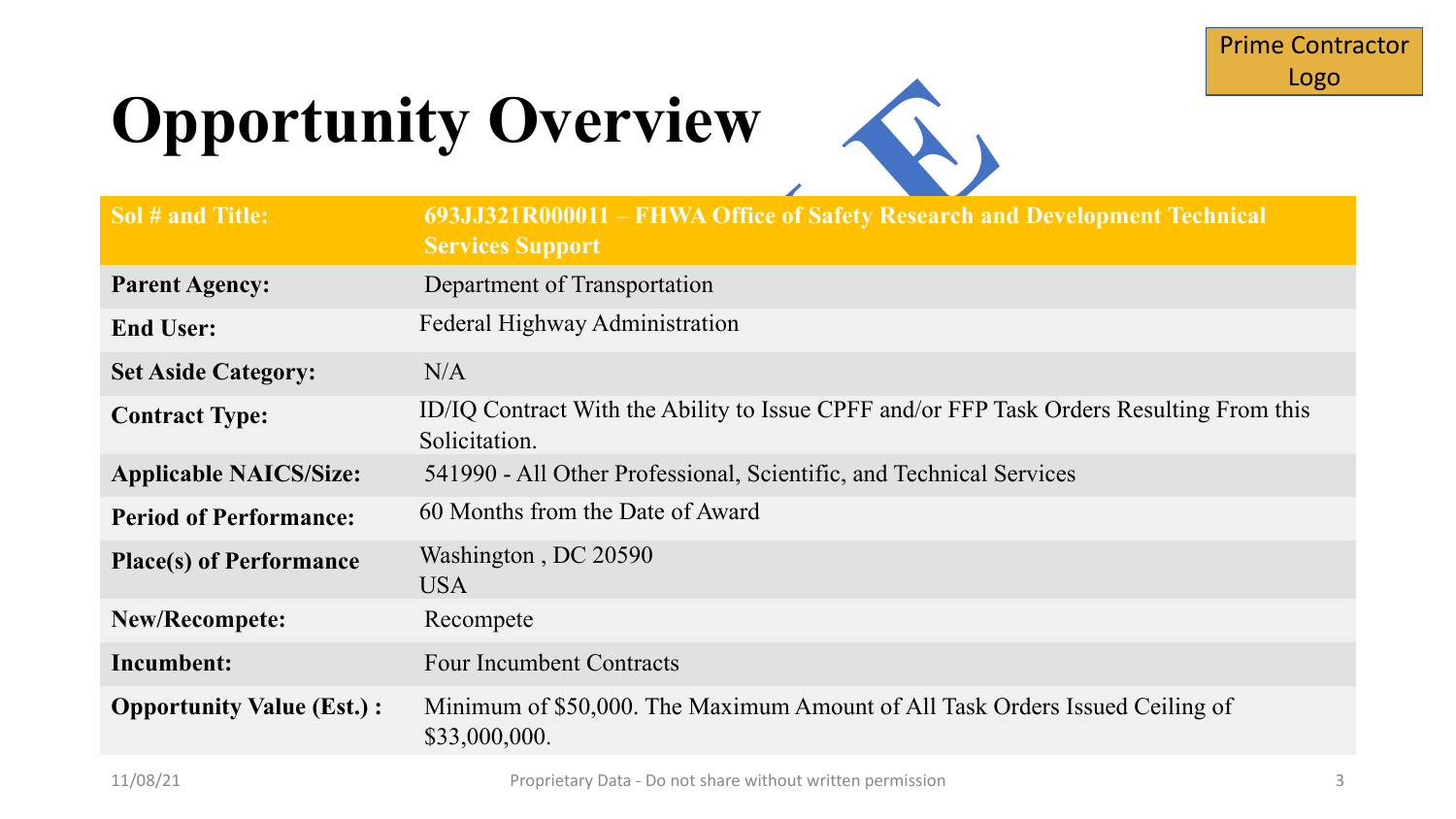|               |              |                |      | <b>Prime Contractor</b><br>Logo |  |
|---------------|--------------|----------------|------|---------------------------------|--|
| Introductions |              |                |      |                                 |  |
| <b>Name</b>   | <b>Title</b> | <b>Company</b> | Role |                                 |  |
|               |              |                |      |                                 |  |
|               |              |                |      |                                 |  |
|               |              |                |      |                                 |  |
|               |              |                |      |                                 |  |
|               |              |                |      |                                 |  |
|               |              |                |      |                                 |  |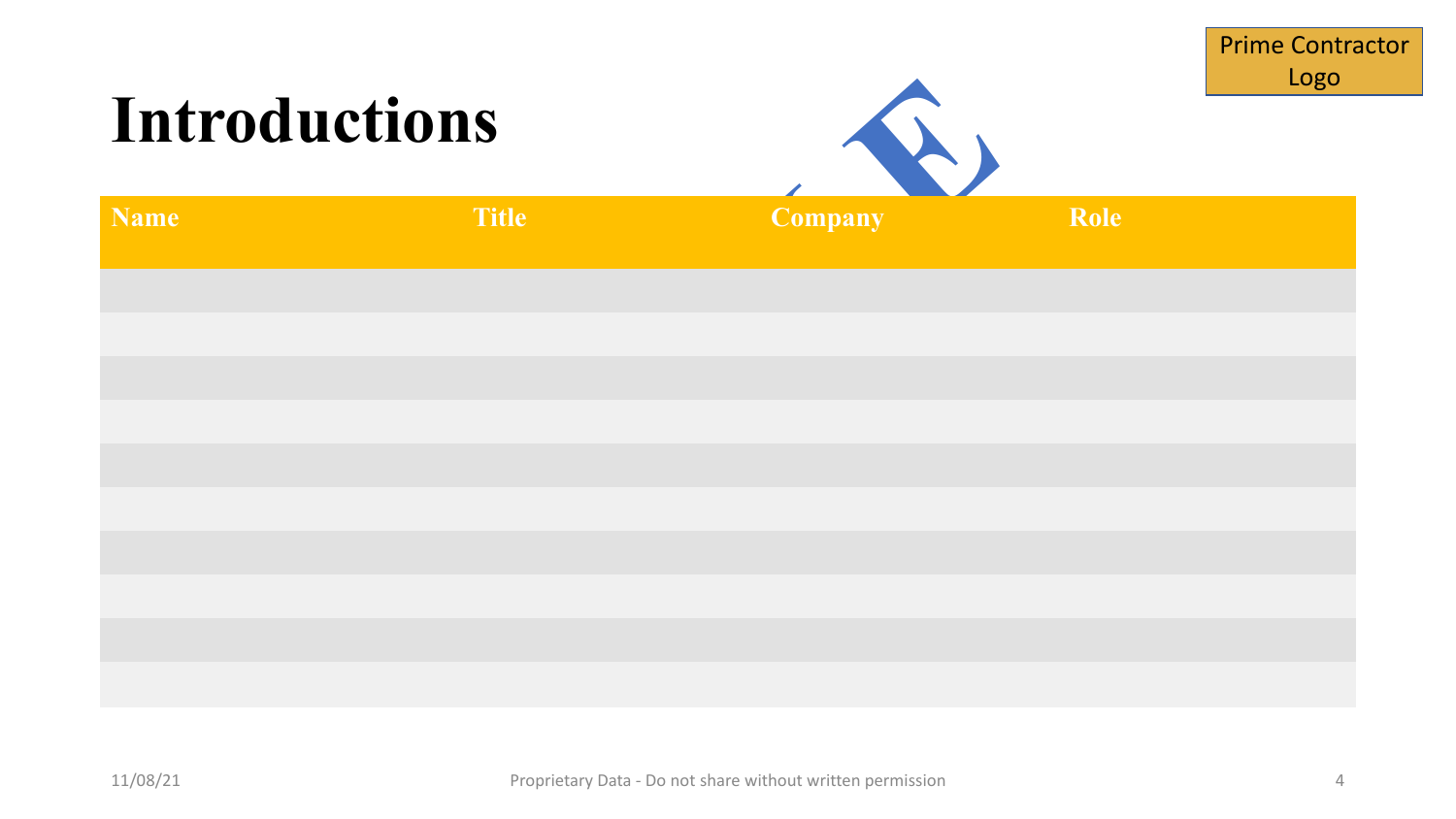### **Background**

- **FHWA Office of Safety Research & Development**
- **Safety Research & Development**<br>
eople have died as a result of traffic crashes in the nother 23 million people have been injured. The<br>
the victims were young and healthy prior to the<br>
nagnitude begs for sclentific and sys • Nearly 400,000 people have died as a result of traffic crashes in the United States during the last decade. Another 23 million people have been injured. The toll on society is more acute as many of the victims were young and healthy prior to their crash. A societal problem of this magnitude begs for scientific and systematic inquiry and indeed we have seen the study and practice of road safety steadily transition and advance from decisionmaking based on history and judgment and move towards decision-making based on research, evidence, and technology.
- FHWA's safety research also focuses on the causes of roadway fatalities and injuries by closely examining highway designs, road construction practices, and maintenance operations. One of FHWA's strategic safety goals is to improve safety data and expand capabilities for analysis and evaluation of such data.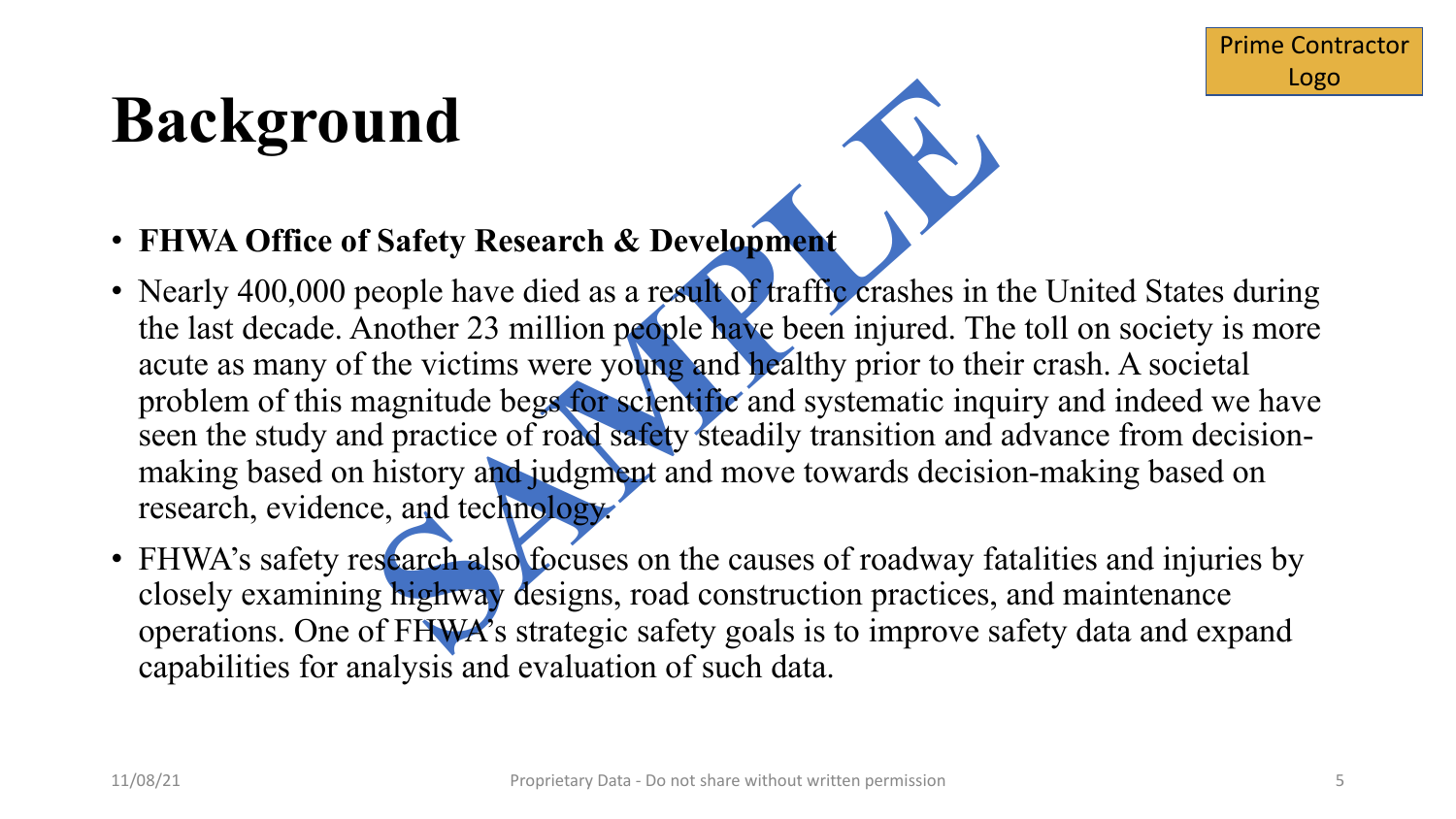### **PWS Requirements**

**ULTEMENTS**<br>
So findividual task orders will relate to the contract of the contract of Metal Support on Human Factors;<br>
chnical Support on Physical Environment F<br>
chnical Support on Physical Environment F<br>
chnical Support **The requirements of individual task orders will relate to the following Task Areas.** 

- Task Area A: Technical Support on Human Factors;
- Task Area B: Technical Support on Vehicle and Equipment Factors;
- Task Area C: Technical Support on Physical Environment Factors;
- Task Area D: Technical Support on Demographic and Socioeconomic Factors;
- Task Area E: Applied Analytics for Integrated Safety & Operations; and
- Task Area F: Preparation and Delivery of Training and Knowledge Transfer.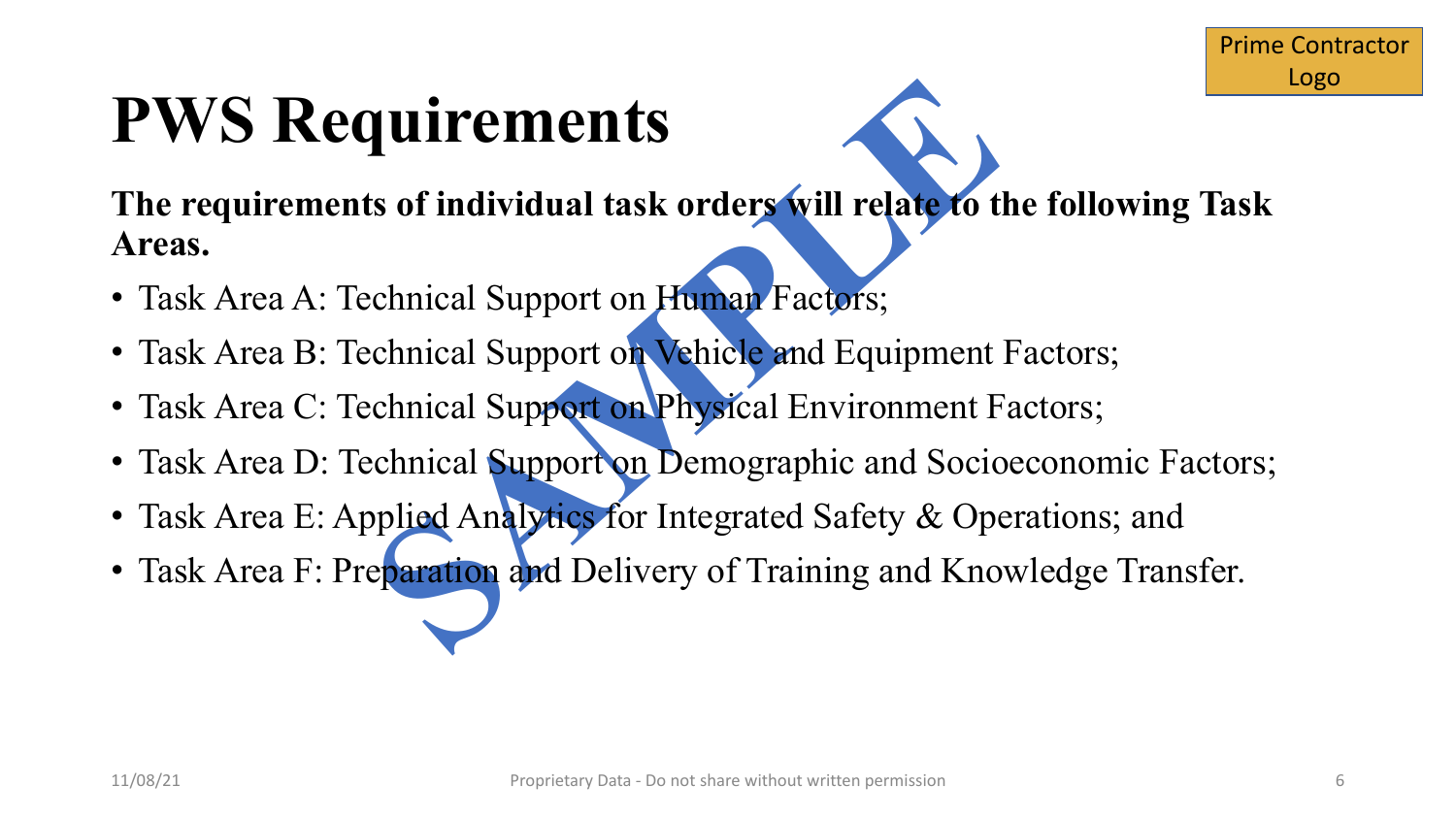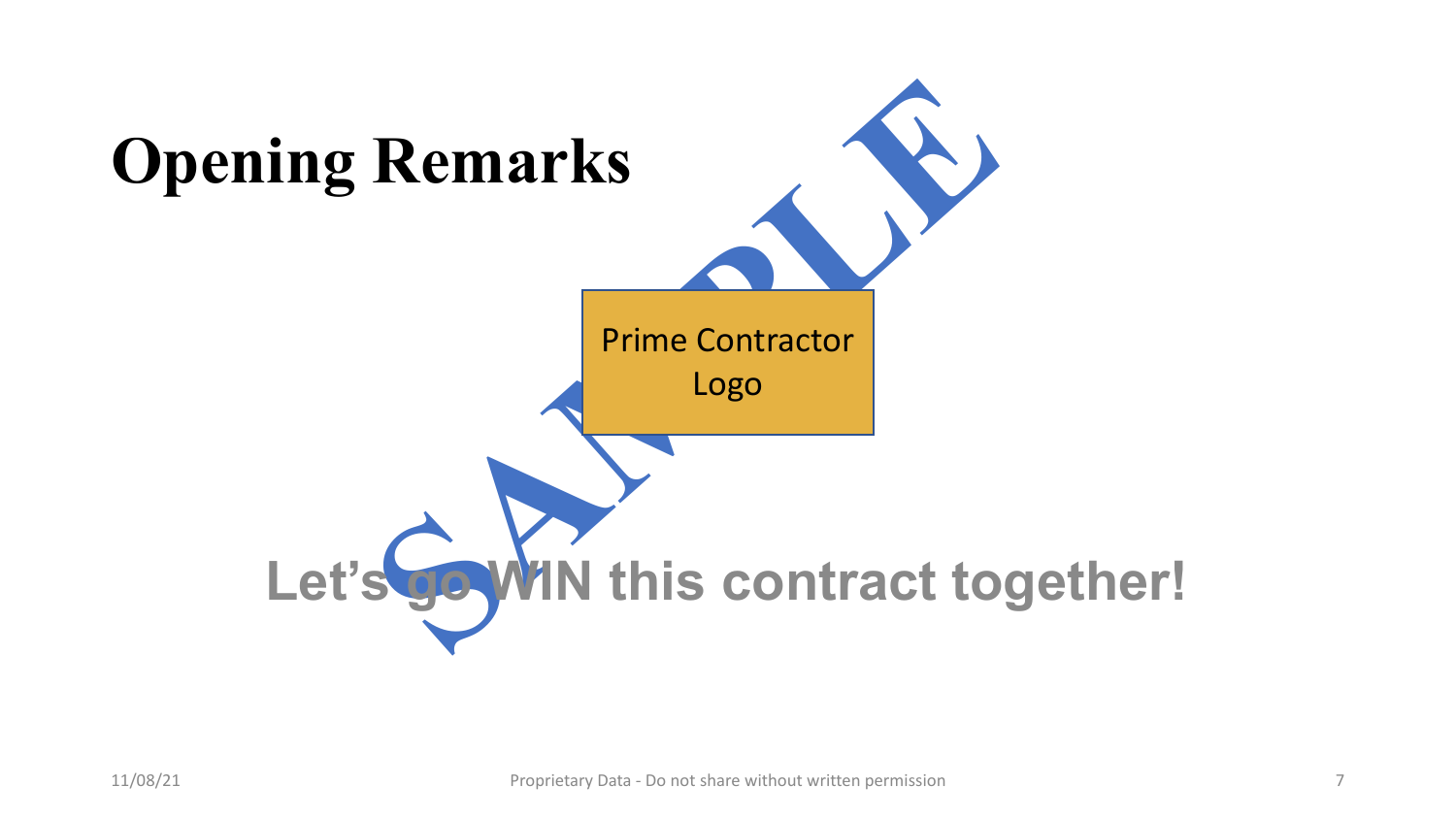## **Capture Intelligence**

- What do we know about the current contract?
- What do we have that the client wants and doesn't already get?
- Intelligence<br>
mow about the current contract?<br>
save that the client wants and doesn't<br>
soing to win this bid? Overall Capture<br>
lan to unseat the incumbent? Overall I<br>
where do we need to be? • How are we going to win this bid? Overall Capture Strategy
- How do we plan to unseat the incumbent? Overall Proposal Strategy
- Price to Win where do we need to be?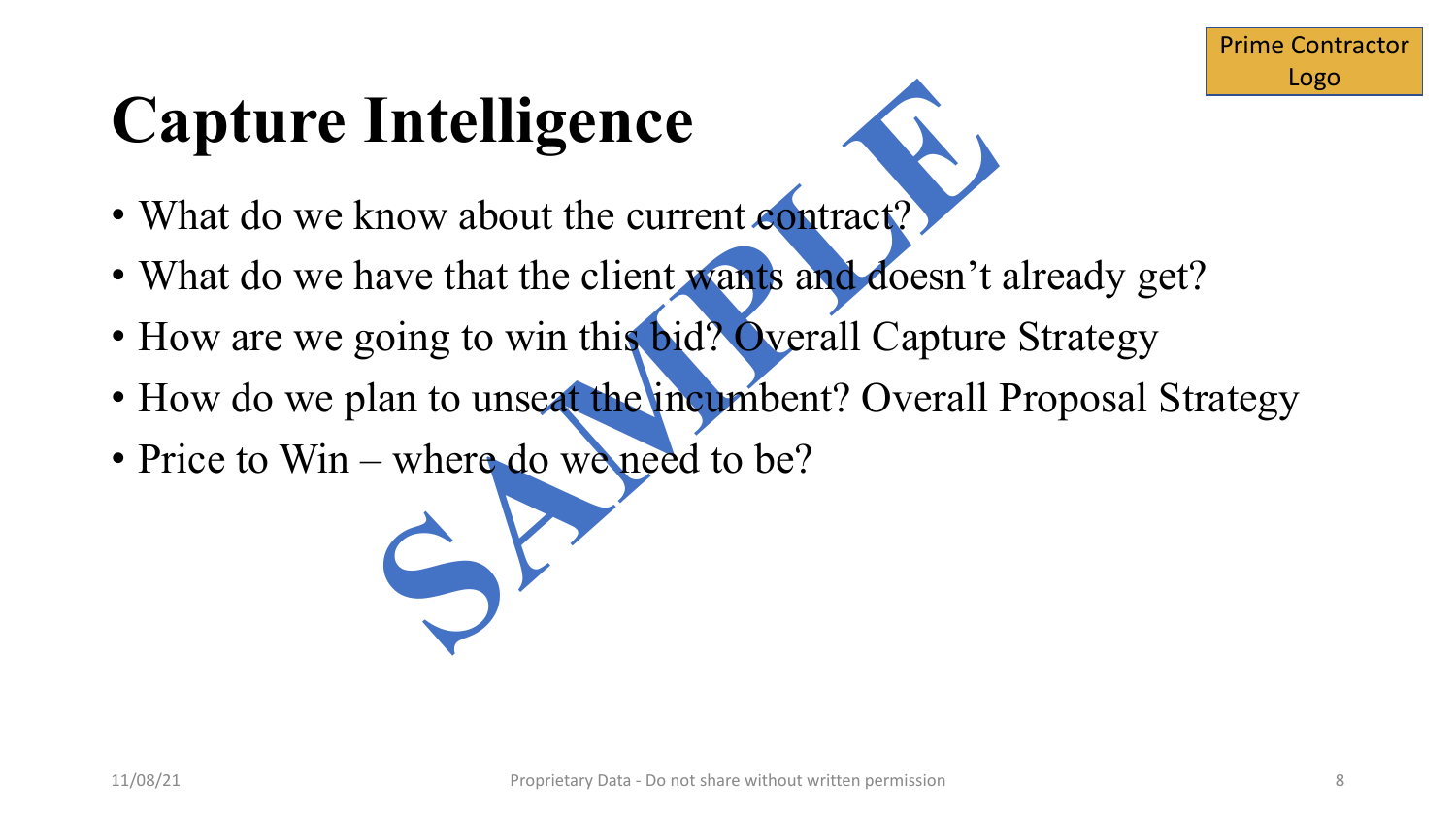

- Company Capabilities as they relate to the opportunity  $-$  key highlights (elevator pitch)
- Primary POCs
	- Project Sponsor (point of escalation)
	- o Technical Experts
	- **Contractual Matters**
	- **Pricing Matters**
	- o Reviewers (need at least 2 per review)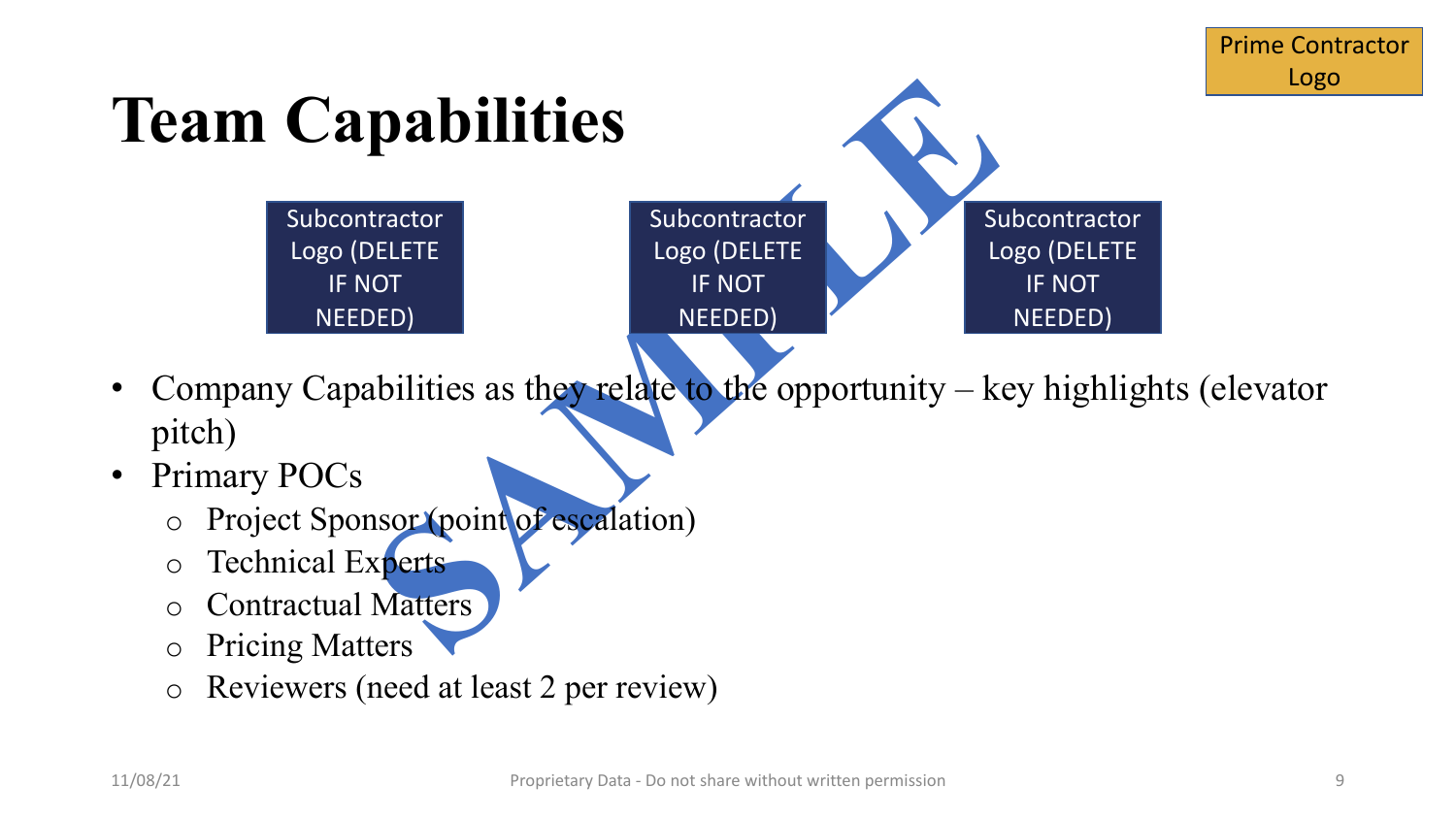### **Proposal Plan (PrM's Name)**

Proposal Team is organized for *maximum efficiency.*

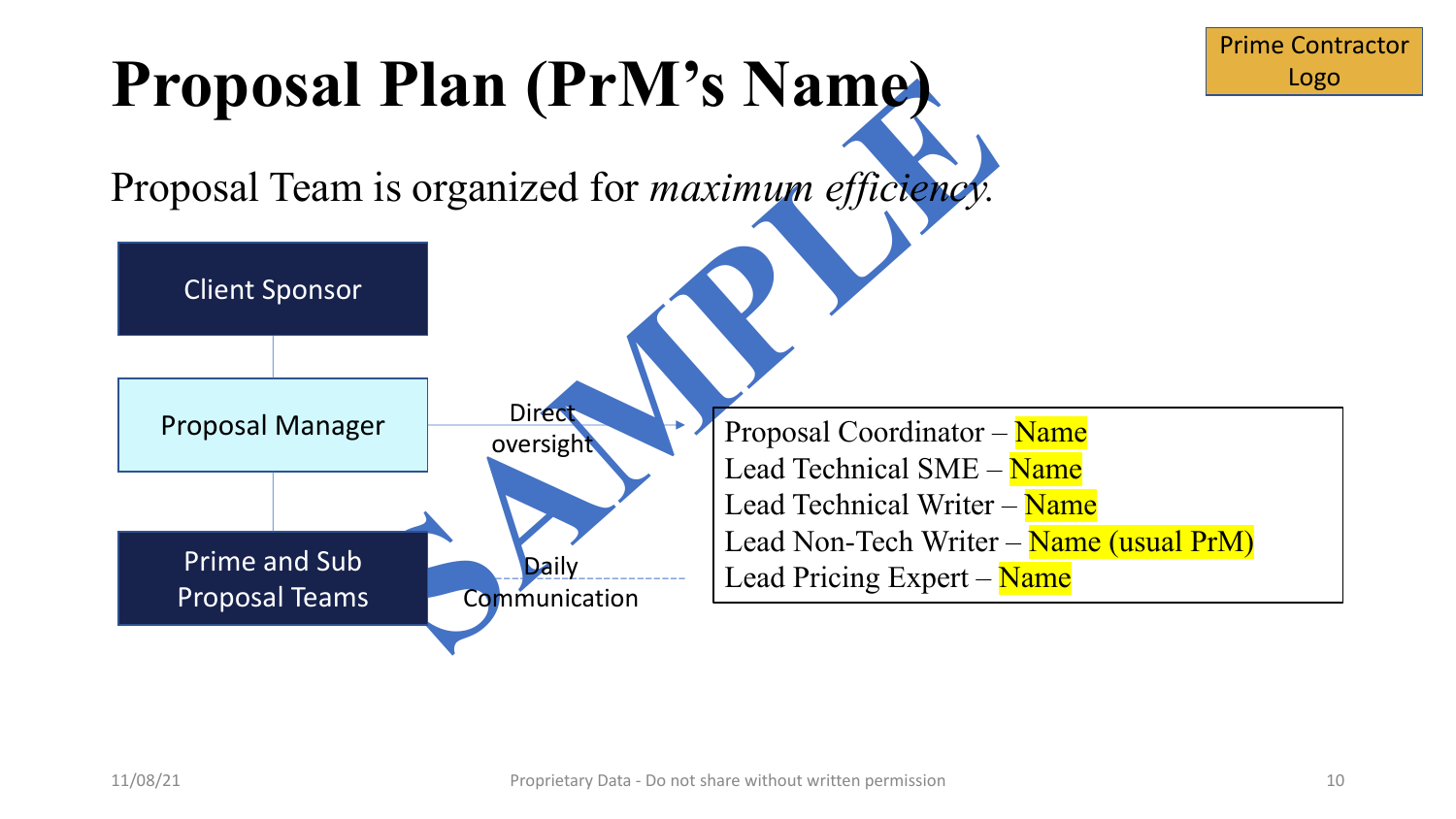# Requirements<br>
echnical Proposal – Volume Lead: Na<br>
Business Cost/Priee Proposal – Volum **Proposal Requirements**

- Volume I Technical Proposal Volume Lead: Name
- Volume II Business Cost/Price Proposal Volume Lead: Name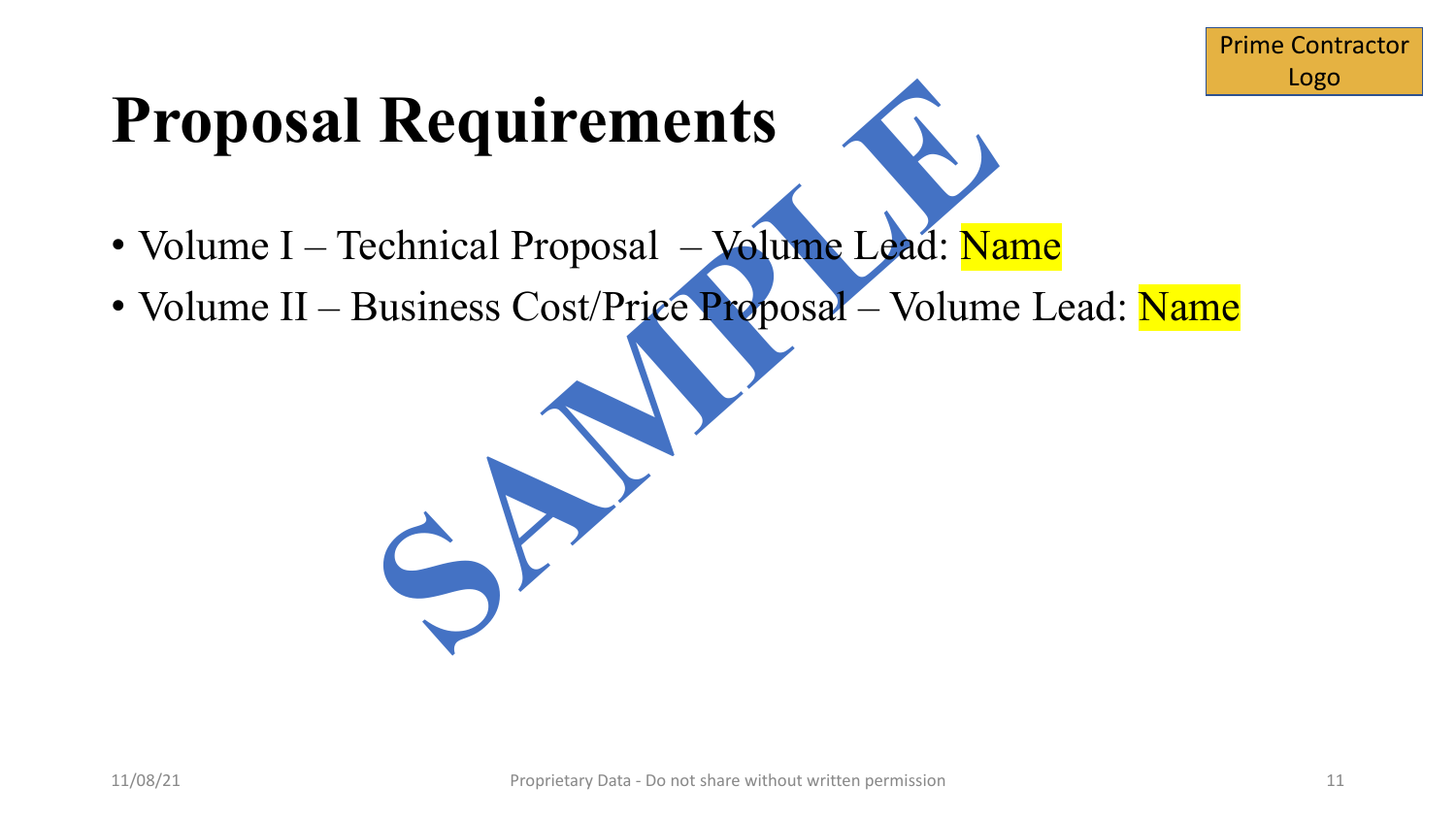# **Requirements**<br> **Solution And Access**<br> **Solution**<br> **Solution**<br> **Solution**<br> **Solution**<br> **Solution**<br> **Solution And Approach to Address the Tas**<br> **Solven A**—Technical Support on Pehiple and Equipment Fact<br>
Area B – Technical **Proposal Requirements**

#### • **Volume I – Technical – Volume Lead: Name**

#### • Part I – Technical/Management Approach (30 Pages Limit)

- o Understanding of the Requirements and Approach to Address the Tasks
	- Task Area A Technical Support on Human Factors
	- Task Area B Technical Support on Vehicle and Equipment Factors
	- Task Area C Technical Support on Physical Environment Factors
	- Task Area D Technical Support on Demographic and Socioeconomic Factors
	- **Task Area E** Applied Analytics for Integrated Safety & Operations
	- Task Area F Preparation and Delivery of Training and Knowledge Transfer
- o Management Plan
	- § Organizational Structure, Capability, and Experience
	- Organizational Hierarchies, Roles, Responsibilities and Lines of Communication
- Part II Staffing Proposal/Resumes (50 Pages Limit)
	- o Staffing Approach
		- Contingency Plan
	- o Resume (2 Page Limit Per Resume)
		- **Provide 16 Resumes Here.\*\*\***
- Part III Risk Mitigation Plan  $(5$  Pages Limit)
	- o Approach to Identify Contract Risks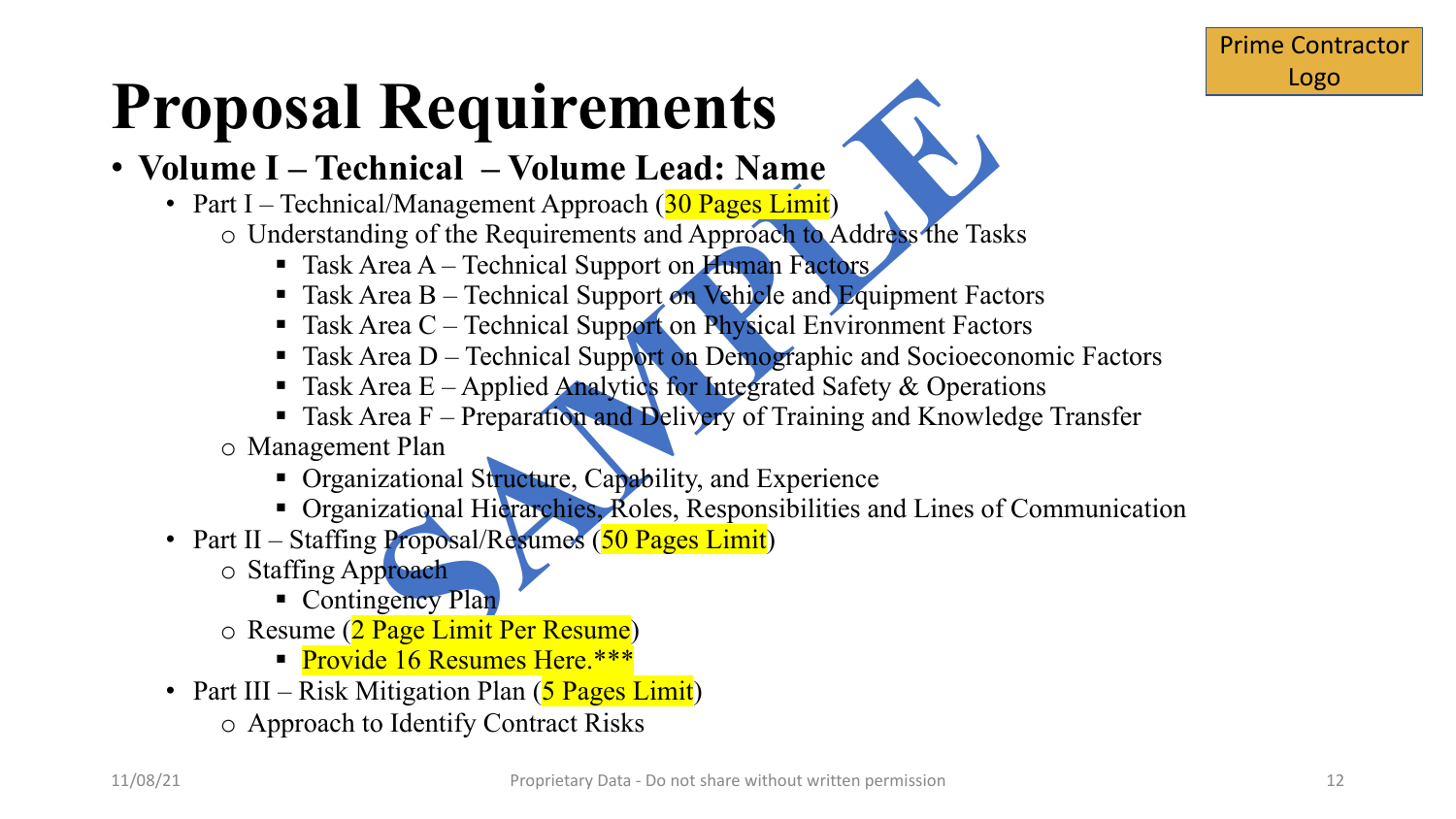# **Requirements**<br>
Siness and Cost/Price Proposal — Volume<br>
Ece Information<br>
Form<br>
The Authority<br>
Sure Authority<br>
Sure Authority<br>
Sure Authority<br>
Sure Authority<br>
Sure Conditions, If Any<br>
The Sure As Needed<br>
Indirect Rates<br>
CA **Proposal Requirements**

- **Volume II – Business and Cost/Price Proposal – Volume Lead: Name**
	- Part I Cost/Price Information
		- o Use of the Form
			- Signature Authority
			- Acknowledgement of Amendments, If any
		- o Assumptions or Conditions, If Any
		- o Other Information or Supporting Rationale, As Needed
		- o History for Indirect Rates
		- o Current DCAA or Federal Cognizant Audit Agency
		- o Pricing Data
			- Documents for the Proposed Labor Rates
			- **Documents for Current Rate Paid**
			- **Documents for Any Proposed Escalation**
			- Unburdened Rates with Supporting Documentation
	- Part II Subcontracts *Consultants* 
		- $\circ$  Letters of Intent (1 Page Limit each)
			- Contingency Plan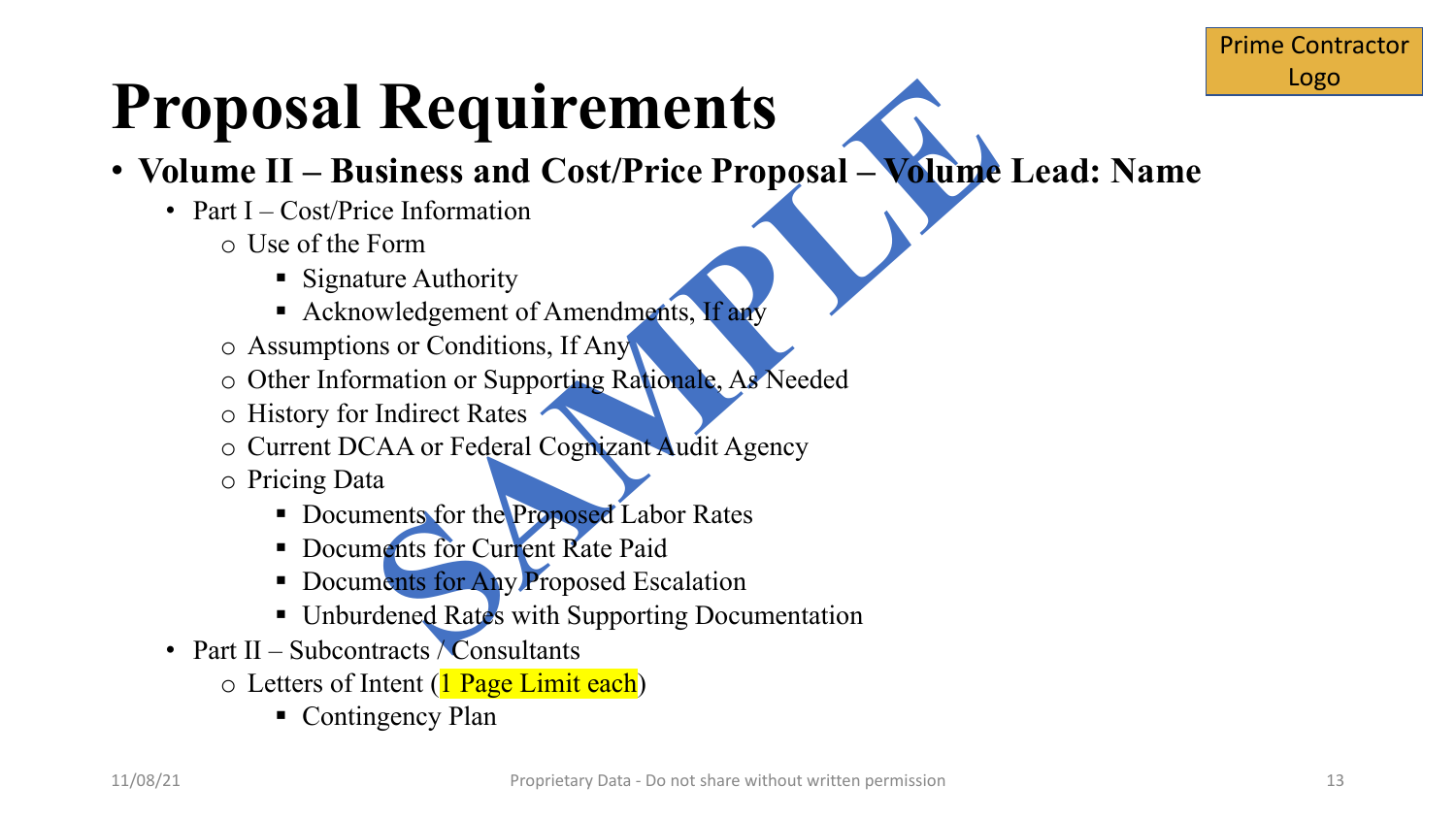# Requirements<br>
Financial/Organizational Information<br>
orm LLL<br>
Contracts<br>
tion K<br>
f Interest<br>
to all Terms and Conditions or Exceptions, if any<br>
erformance (10 Pages Limit, 2 Pages each)<br>
5 Contract Title Here.\*\*\* **Proposal Requirements**

- Part III Other Financial/Organizational Information
	- o Standard Form LLL
	- o Terminated Contracts
	- o Copy of Section K
	- o Conflicts of Interest
	- o Agreement to all Terms and Conditions or Exceptions, if any
- Part IV Past Performance (10 Pages Limit, 2 Pages each)
	- o \*\*\*Provide 5 Contract Title Here.\*\*\*
- Part V Subcontracting Plan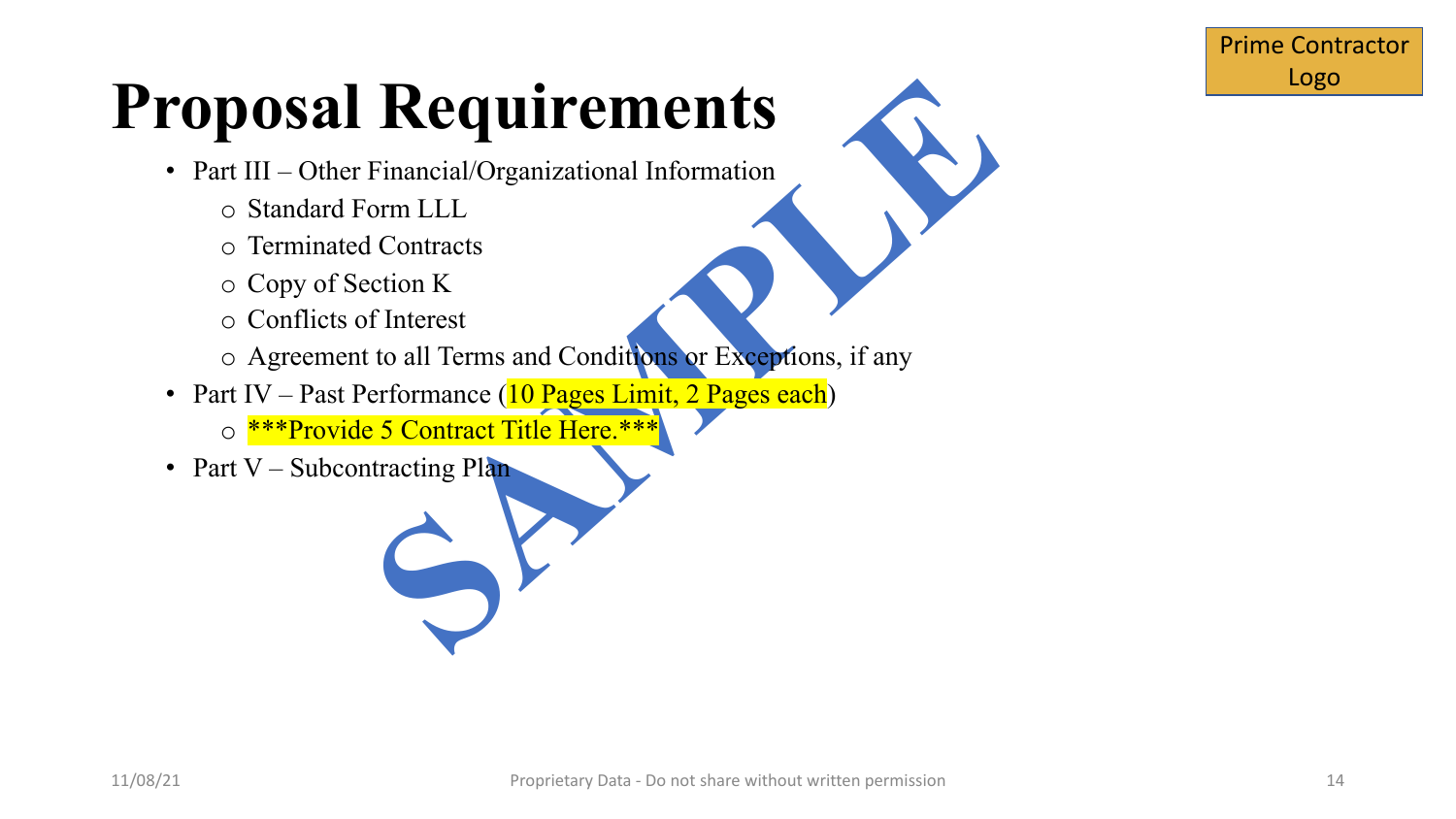### **Evaluation Criteria**

#### **Volume I – Technical Proposal**

Technical proposals will be evaluated and assessed based on the following criteria of equal importance:

- A. Technical Approach FHWA will be evaluate the Offeror's proposal to determine if it meets, exceeds or fails to demonstrate an understanding of the technical requirements and tasks in Section  $C -$ Description/Specifications. This will also be evaluated to determine if the Offeror's proposal demonstrates an approach to successfully implement, accomplish, and manage the technical requirements of Section C.
- **Solution Solution Control Control Control Control Control Control Control Control Control Control Control Control Control Control Control Control Control Control Control Control Control Control Control Control Control Con** • B. Key Personnel – FHWA will evaluate the Offeror's ability to provide key personnel with resumes that demonstrate the following: background, education, leadership, training, suitability to the proposed position, applicability of related experience, and special or unique qualifications of the key personnel to implement the offeror's approach to meet requirements and tasks in Section C. FHWA will evaluate the Contractor's plan for key personnel replacement, the ability to provide cleared personnel in a timely manner, and the continuity of services during that process.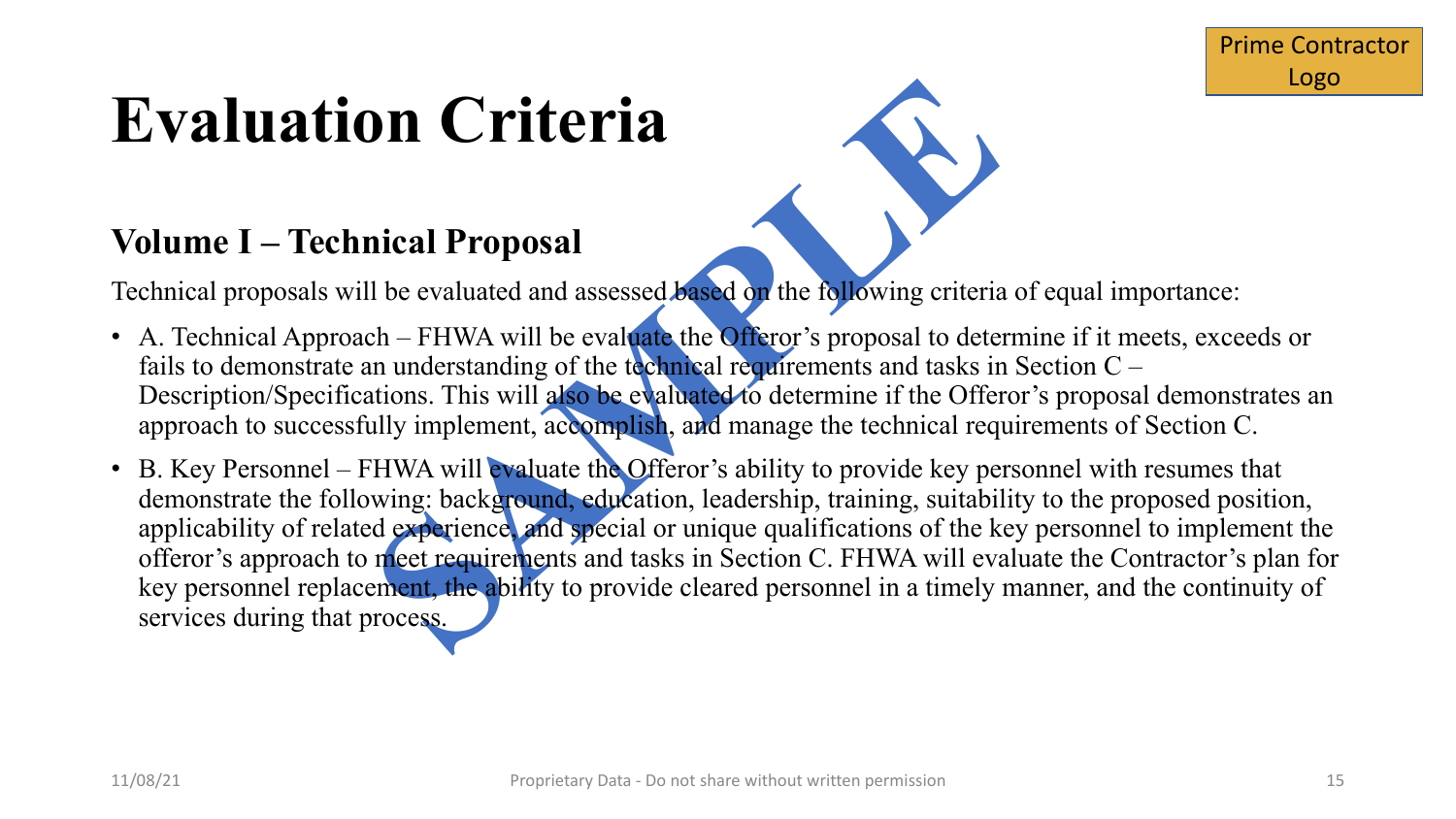#### **Evaluation Criteria**



- **SAMPLE SET ASSESS**<br>
Will evaluate staffing to assess the plan's potential efficacy<br>
and expertise to accomplish the tasks in Section C; to emp<br>
ed workforce to satisfy the HD O requirements, team commun<br>
uccessful process • C. Staffing – FHWA will evaluate staffing to assess the plan's potential efficacy to manage a team with sufficient experience and expertise to accomplish the tasks in Section C; to employ and maintain a technically trained and experienced workforce to satisfy the ID/IQ requirements; to provide cleared personnel in a timely manner; to propose successful process(es) for team assignments, team communication, monitoring of team performance and conflict resolution; and to propose a plan for ensuring the offeror continually improves operating efficiency through process improvement.
- D. Risk Mitigation Plan FHWA will evaluate the adequacy of the approach to identify contract risks that could negatively impact mission and develop realistic work around or mitigation steps to eliminate or reduce risks to acceptable levels.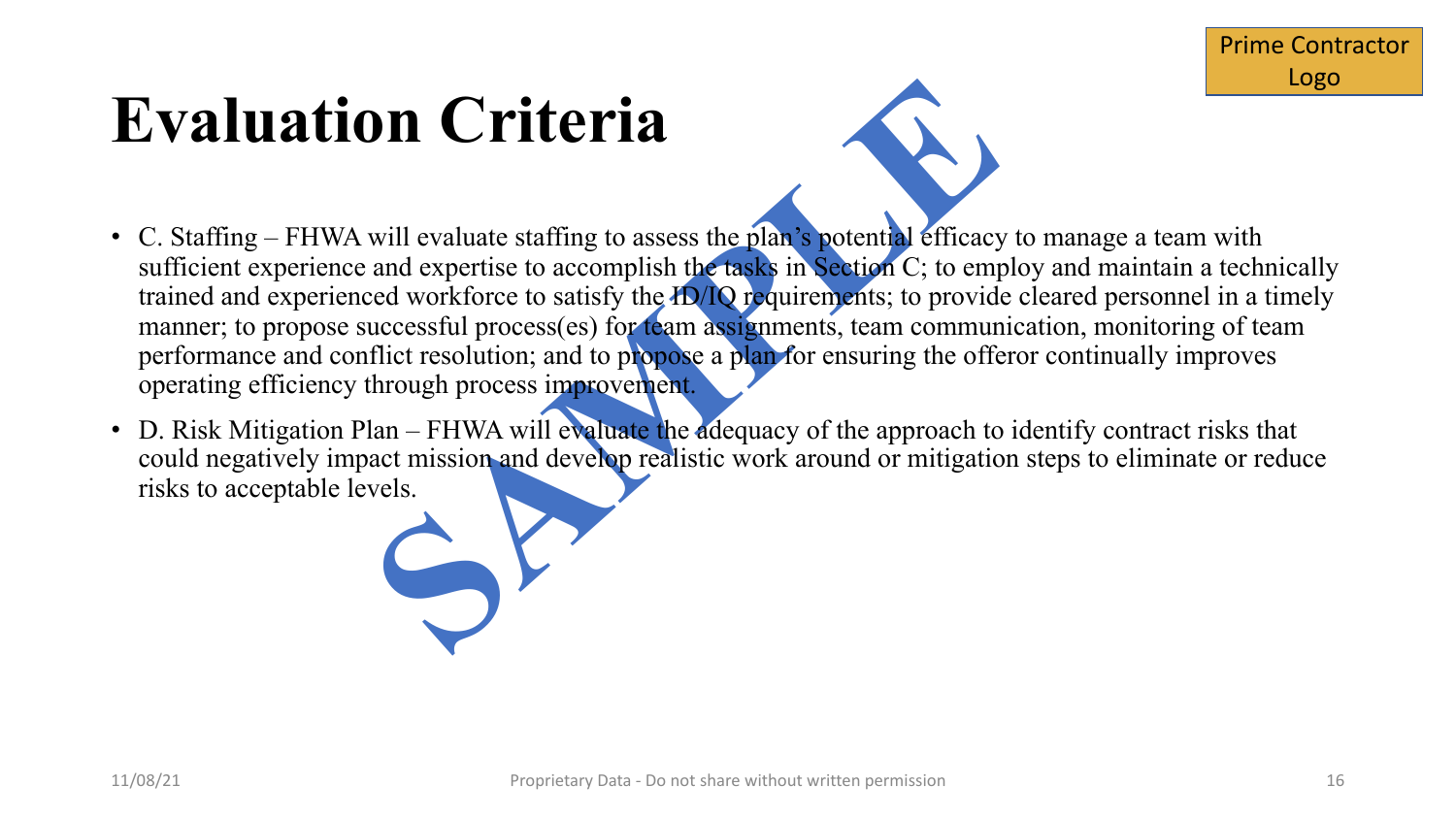### **Evaluation Criteria**

#### **Volume II – Business Cost/Price Proposal**

- The Government will perform a Cost and/or Price analysis. The Government will evaluate the Offeror's proposed prices and estimated costs to determine whether these reflect a clear understanding of the requirements and are consistent with the unique methods of performance and materials described in the Offeror's technical proposal.
- Price Analysis for FFP Rates:
- **Solution Set of the Contract of the Contract of the Contract of the Contract of the Contract of the Contract of the University of the University of the University of the University of the University of the University of t** • The Contracting Officer will review each Offeror's rates in Exhibit J.1 - Cost/Price Proposal Worksheet of the IDIQ contract using price analysis. The Contracting Officer will review whether these loaded labor rates are fair and reasonable. Adequate price competition will be a consideration in determining the rates are reasonable. To evaluate prices for award purposes, the Government will apply the Offeror's proposed fully burdened fixed-prices/rates to the Government's estimated quantities (including travel and other direct costs) of use over the life of the contract as estimated in the Independent Government Cost Estimate (IGCE).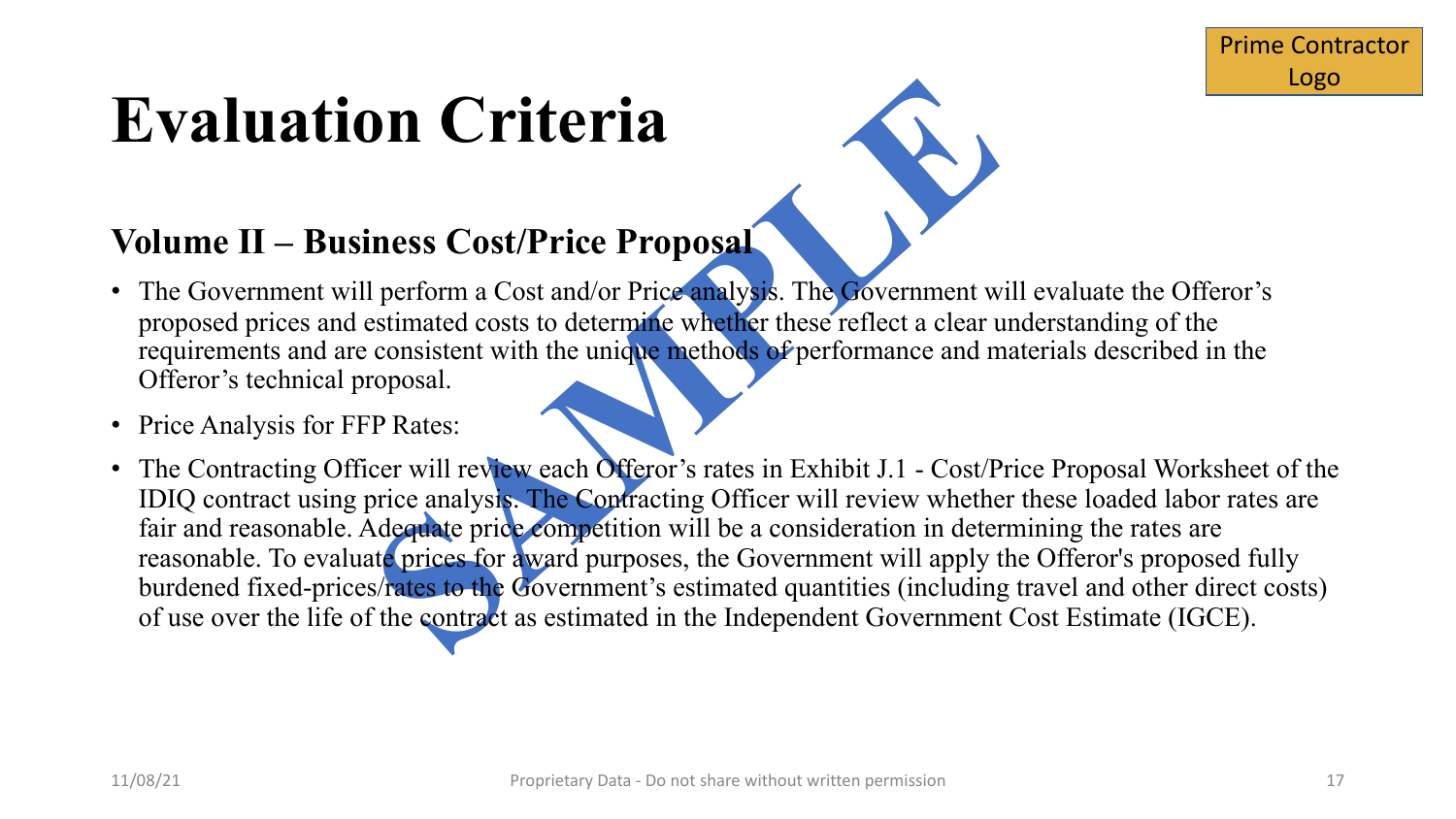### **Evaluation Criteria**

- Cost Realism Analysis for CPFF IDIQ Rates:
- Cost/Price analysis will be the methodology utilized for the evaluation of the ID/IQ rates. Cost realism analysis shall be performed to determine the probable cost of performance for each Offeror. Cost realism determines how well the proposed costs represent what the cost of the contract should be for the technical and management approach proposed, assuming reasonable economy and efficiency.
- **Solution Set to the CONSTRESS of the SAMPLE SCILL AND SET the SNUTTING SCILL AND SET THE PRODUCED SET THE PRODUCED SOLUTION OF THE PROPOSED CONTROLL CONTROLL CONTROLL CONTROLL CONTROLL CONTROLL CONTROLL CONTROLL CONTROLL** • The Government will evaluate the offeror's proposed staffing plan against its proposed technical capabilities to determine that the associated costs are realistic for the requirement. Any proposal lacking these attributes, regardless of its relative position with other proposals, will be considered lacking realism and may result in a higher evaluated cost. In performing the cost analysis, the Government may use:
- Supporting data provided with each offer.
- Past procurement history.
- 3. DCAA/DCMA audit findings for direct and indirect rates.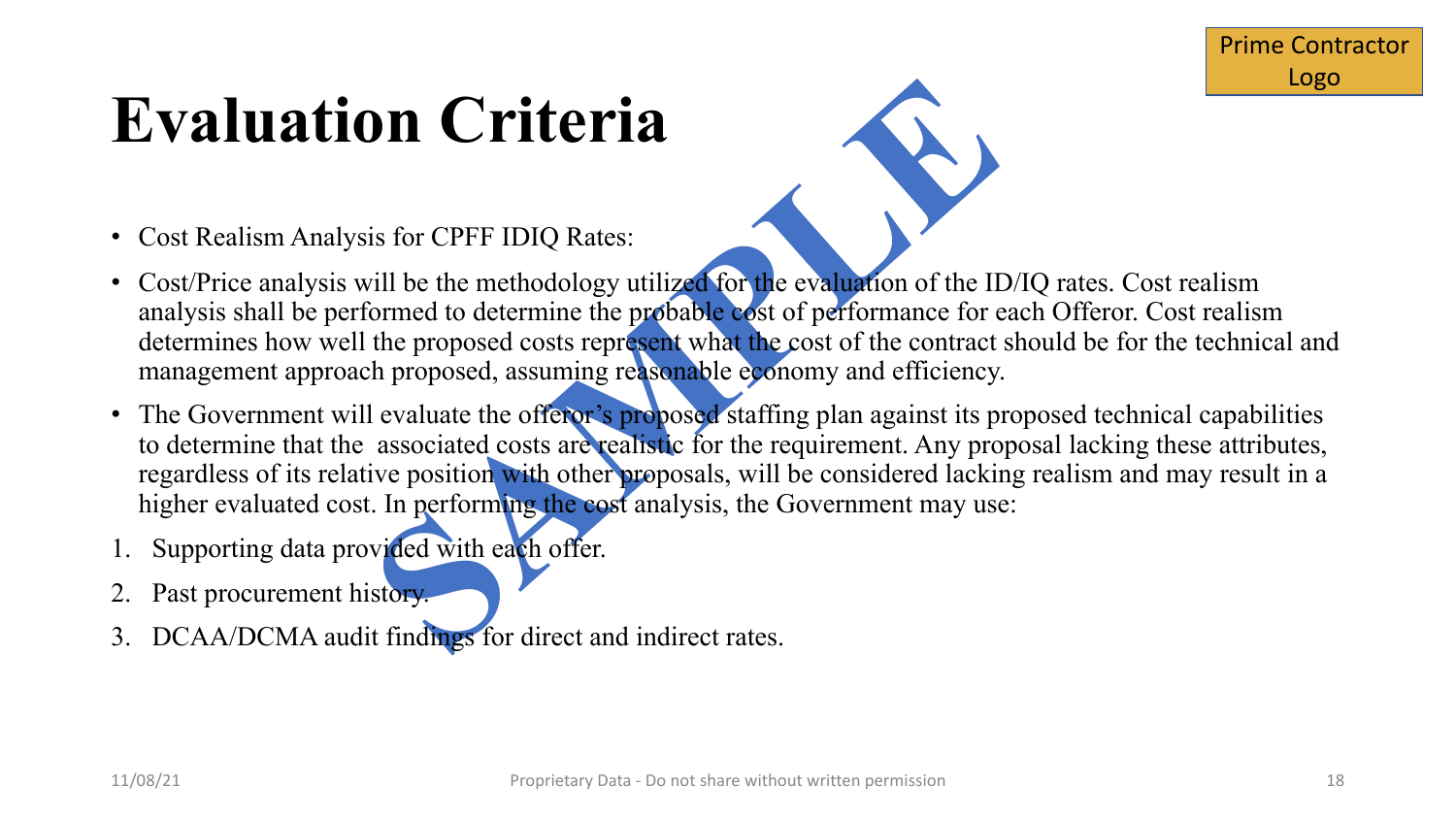# DAYYYY<br>
MAYADDAYYYY<br>YY to MM/DD/YYYY<br>
YY to MM/DD/YYYY<br>
VY to MM/DD/YYYY<br>
Lization: MM/DD/YYYY<br>
Lization: MM/DD/YYYY **Proposal Schedule**

- Proposal Kickoff: MM/DD/YYYY
- Writing days: MM/DD/YYYY to MM/DD/YYYY
- Review #1: MM/DD/YYYY to MM/DD/YYYY
- Review #2: MM/DD/YYYY to MM/DD/YYYY
- Desktop Publishing/Finalization: MM/DD/YYYY
- Final files sent to (Company Name): MM/DD/YYYY
- Proposal due to Govt.: 08/23/202
- Question due: 07/27/2021 (Due Date Passed)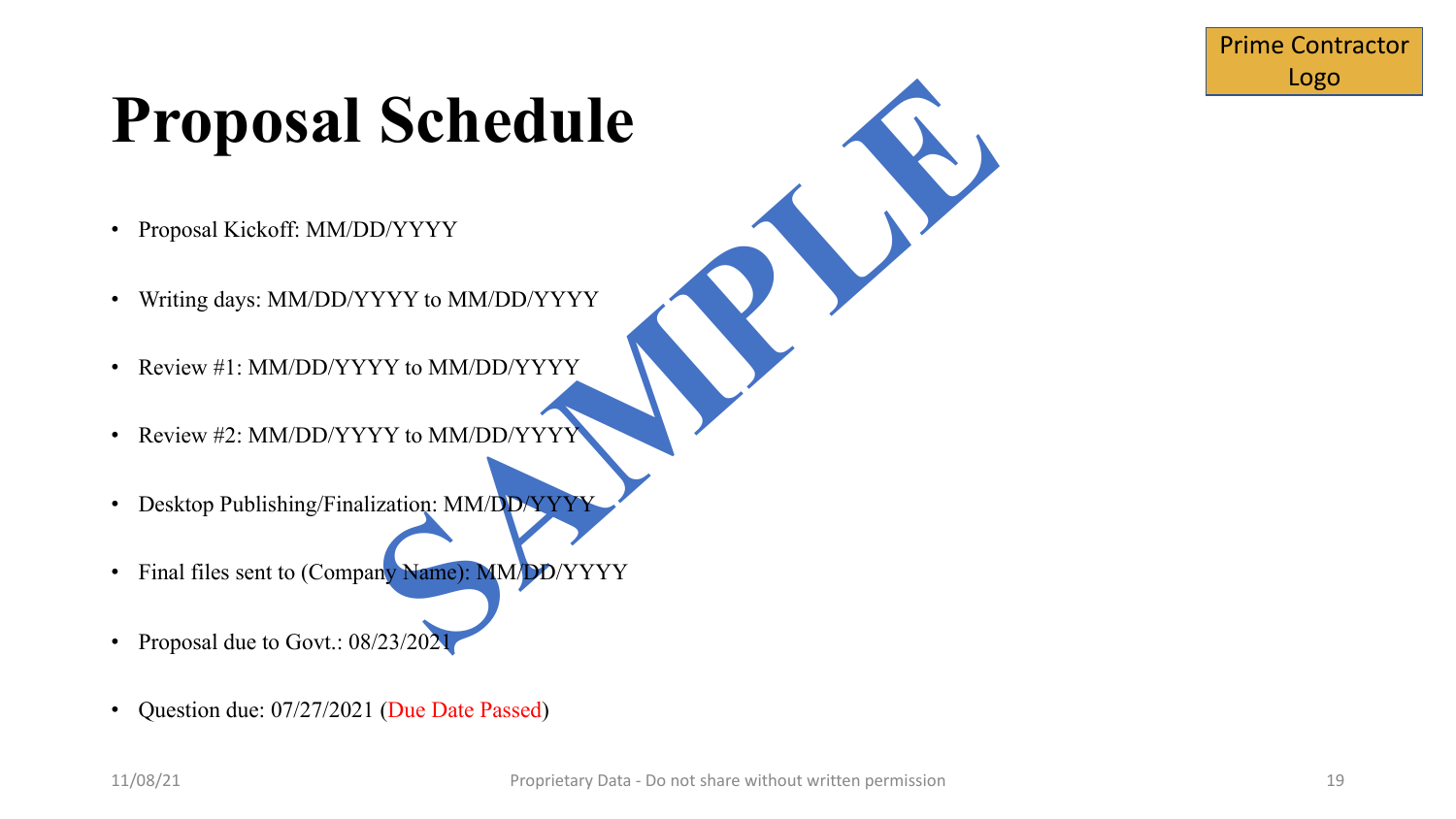# **SAMPLE Proposal Review Expectations**

- **Review # 0: Annotated Outlines** to set proposal foundation no content  $\circ$  Review Outlines – provide questions/changes (Pens Down: date)
	- o Approve Outlines (approver name at client)
- **Review # 1 [Pink]: Bullet points** on what writer plans to write **in every section**. Little to no narrative at this point.
	- o Reviewer expectation: Review bullet points provide guidance on direction of writing, provide expertise, proof points for writer to consider (Pens Down: date)
- **Review # 2 [Red]: Full narrative** in **every section**. Few if any details missing.
	- o Reviewer expectation: validate proposed plan are we saying what we planned to propose? Did we answer all the 'shall' requirements (Pens Down: date)
- **Review # 3 [Gold] – limited distribution:** Ready for **final delivery**. Nothing pending.
	- o Reviewer expectation: Final validation of proposal content and detailed compliance check. Client signoff on proposal completion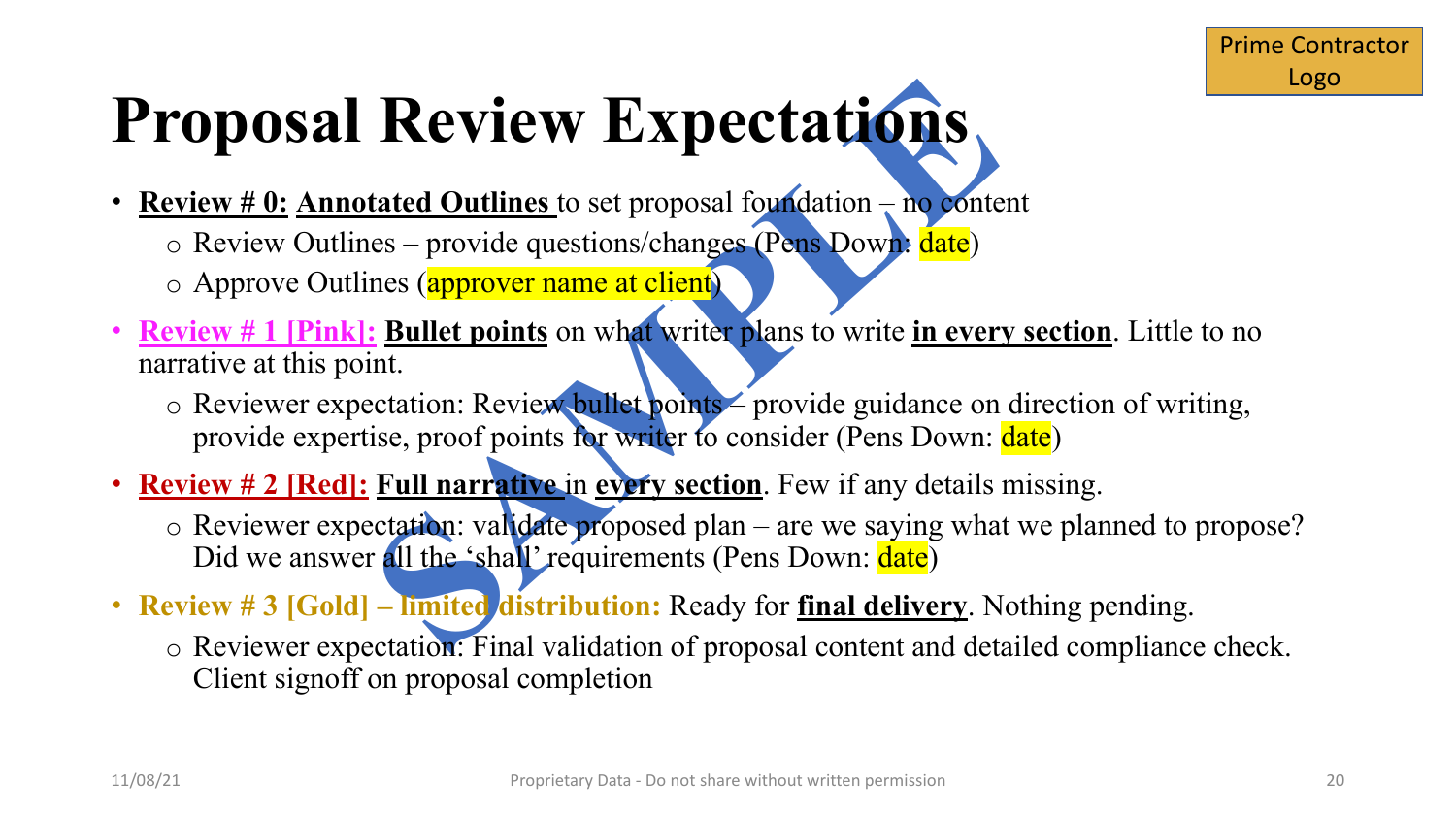## **Proposal Main Points of Contact**

|                          | <b>Proposal Main Points of Contact</b> |  |  |
|--------------------------|----------------------------------------|--|--|
| <b>Name</b>              | <b>Contact Info</b>                    |  |  |
| <b>Executive Sponsor</b> | Name, Company, phone, email            |  |  |
| <b>Capture Manager</b>   | Name, Company, phone, email            |  |  |
| Proposal Manager         | Name, Company, phone, email            |  |  |
| Proposal<br>Coordinator  | Name, Company, phone, email            |  |  |
| Pricing Expert           | Name, Company, phone, email            |  |  |
| <b>Contracts Manager</b> | Name, Company, phone, email            |  |  |
|                          |                                        |  |  |